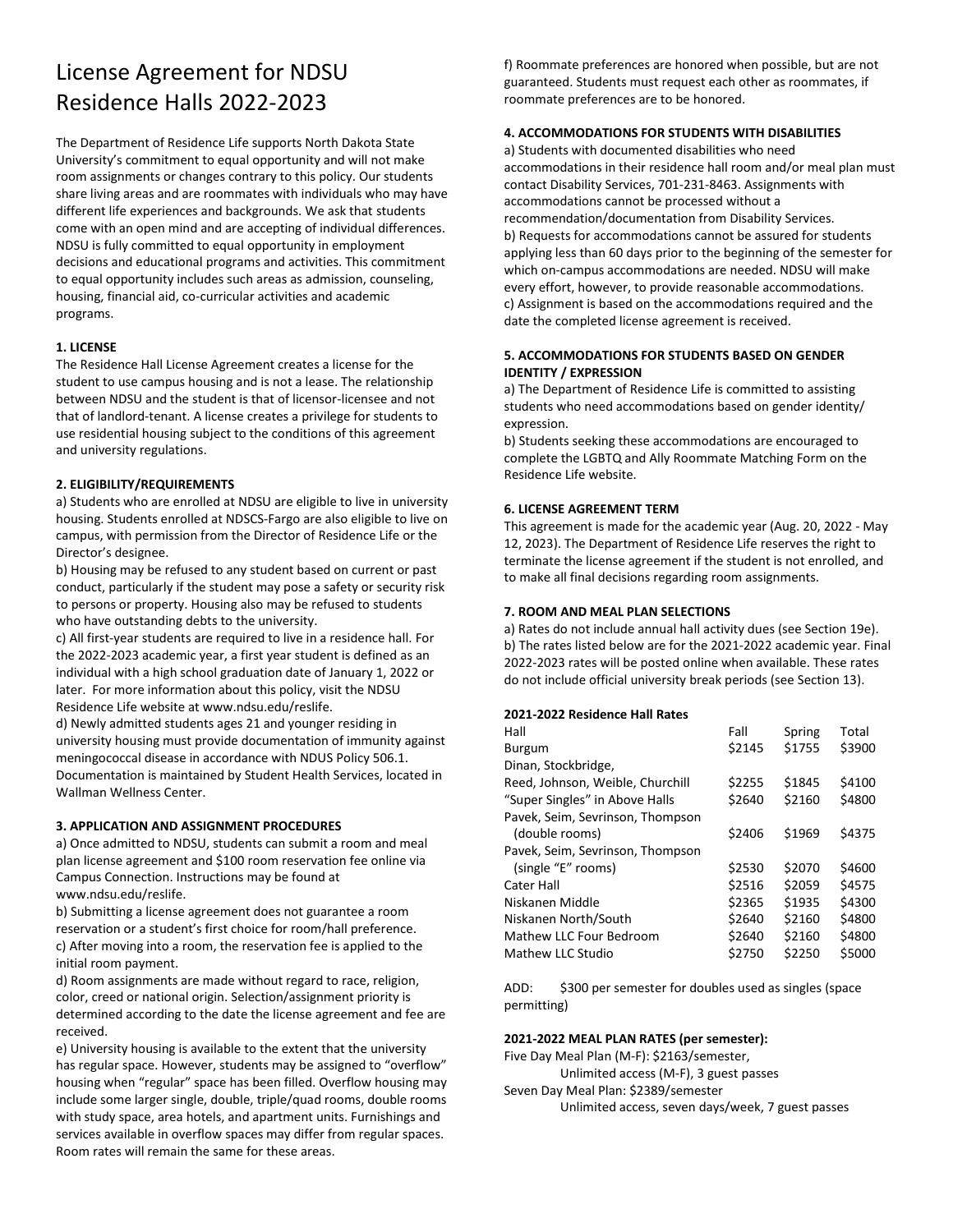c) If room and/or meal plan rates change within the agreement period, students have the option to accept or terminate this agreement.

### **8. PAYMENT PLANS AND PROCEDURE**

#### a) Room and Meal Plan

Payment is due by the university's established due date for account balances. Monthly payment plans are also available for each semester. Charges not paid by the designated due dates may be assessed a late fee. These guidelines are available at

www.ndsu.edu/onestop/accounts/payment\_information/. b) Non-payment

Failure to comply with the above payment plans may result in cancellation of the student's assignment (see Section 6) and/or a hold on the student's university registration.

c) Late Assignment

If a student is assigned after the payment deadline date, the student shall remit amount due to NDSU One Stop or through Campus Connection by the designated time.

#### **9. MEAL PLANS**

a) A meal plan is required for all first-year students, and those living in all residence halls except Mathew Living Learning Center and Niskanen Hall.

b) All first-year students are required to have either a Five Day Unlimited (Monday-Friday) or a Seven Day Unlimited (Monday-Sunday) meal plan. Unlimited plans are automatically renewed for the Spring semester.

c) Non-first-year students in all halls except Mathew Living Learning Center and Niskanen Hall must maintain a Five Day, Seven Day, or 170 Block plan. These plans are automatically renewed for the Spring semester.

d) The meal plan rate does not include meals during university break periods. Dining options are available on a limited cash basis at the Memorial Union food retail locations between semesters and during break periods, Monday through Friday.

e) Meal plan add/change requests can be self-managed via the GET platform, get.cbord.com/ndsu, once the meal plan has been loaded for each semester.

f) First year students may change from a Five to Seven Day plan at any time. Changes may be made from a Seven to Five Day plan through the eighth business day of each semester.

g) Non-first-year students with a required meal plan may increase from a 170 Block to a Five Day or Seven Day, or from a Five Day to Seven Day, at any time. These students may also reduce from a Seven Day to a Five Day or a 170 Block, or from a Five Day to a 170 Block, through the eighth business day of each semester.

h) Any changes involving a Five-Day or Seven-Day plan are prorated based on number of days since start of semester regardless of actual usage.

i) Meal plan cancellation requests (only available in Niskanen Hall and Mathew Living Learning Center) must be received by Dining, and will only be accepted through the eighth business day of each semester.

#### **10. OCCUPANCY**

a) Residents must be enrolled students at NDSU (or with permission from the Director or Director's designee, enrolled at NDSCS-Fargo), must occupy the assigned room, and may not sublet or reassign the room. Students must be enrolled in at least one credit to be eligible to live in university housing.

b) If a student fails to occupy the assigned room within one week after the start of classes, the room reservation may be canceled. A late cancellation fee and administrative charge will be assessed. See Section 15 for additional details.

c) The Department of Residence Life reserves the right to consolidate residents when hall occupancy is below 100 percent capacity. The consolidation process works as follows:

- i. Residents living in rooms at less than capacity will be provided three options to address the vacant space(s): (1) pay an additional fee to reserve a double room as a single or a triple room as a double, (2) designate another student as their new roommate, or (3) choose to be paired with a random roommate (may require moving to a new space or hall).
- ii. Option 1 Additional Fee to Keep Reduced Occupancy: If a student occupies a room that falls below its designed capacity, the student may request to keep a double room as a single or a triple room as a double after the first week of each semester for an additional fee of \$300 per semester. Requests to "buy out" the empty space are honored depending on space availability.
- iii. Option 2 Selecting a New Roommate: If a student selects another specified student to be their roommate, the university will work with the students involved to arrange the move process to the designated room.
- iv. Option 3 If a student does not wish to keep a double room as a single or a triple as a double and does not know another student they wish to room with, then a new roommate will be assigned to the vacant space or the resident will move to a room with someone else. This option may require the student to move to a new room or hall, depending on the location of other vacant spaces and the consolidation selection of other students.
- v. For Options 2 and 3, the hall staff will assist in finding a person to share the room, but it is ultimately the student's responsibility to find another roommate. The university cannot guarantee a roommate assignment.

d) The university reserves the right to transfer students from one room or hall to another in the interest of health, safety, student conduct, consolidation of overflow housing, or consolidation of rooms with empty beds.

e) The university reserves the right to determine what constitutes occupancy and may reassign residents accordingly.

f) Any termination of occupancy or exceptions to this agreement will be subject to the approval of the Director of Residence Life or designee.

#### **11. GUESTS AND VISITORS**

a) Residents are responsible for behavior of guests.

b) Residence hall visitation is 24 hours. Guests must be escorted 24 hours a day in all areas of the building.

c) With roommate approval, guests of any gender are permitted to remain overnight in the residence halls.

#### **12. ROOM CHANGE/HALL TRANSFER**

a) Room changes, hall transfers and vacating of rooms require the filing of requests and approval from the Department of Residence Life.

b) Unauthorized room changes or failure to move out of a room at a designated time may result in being required to move back to the original room, an administrative charge, and/or disciplinary action.

#### **13. BREAK PERIODS**

Residence halls close during Thanksgiving, semester, and spring break periods. Residents must apply in advance to remain during these periods. Since license agreement rates do not cover these periods, students will be charged \$18 per night to stay on campus. Students approved for arrival prior to move-in day will be charged the break housing rate until the semester begins. This same rate will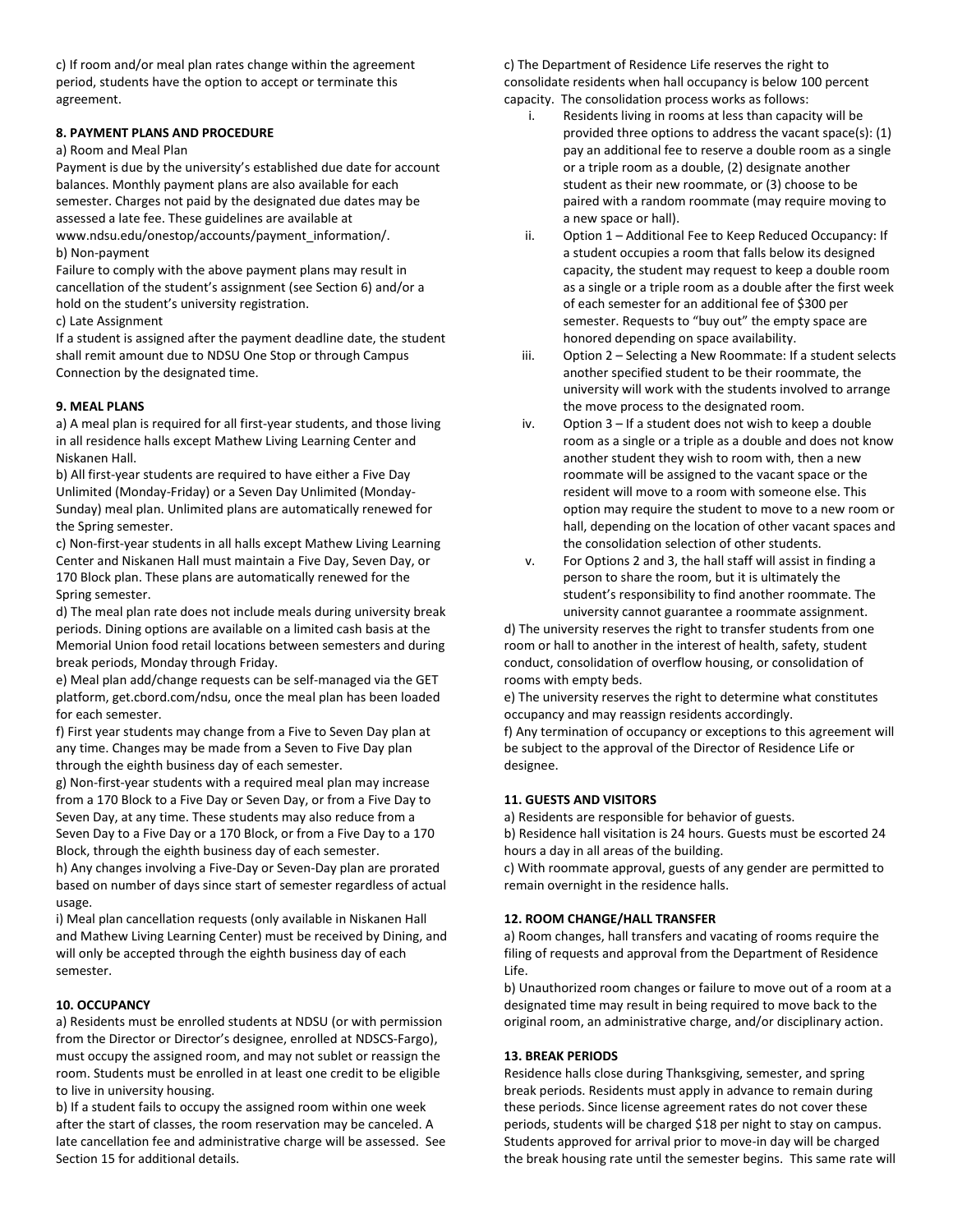apply for those approved to stay between spring and summer semesters.

#### **14. LIABILITY/INSURANCE**

a) The university assumes no responsibility for loss, theft or damage to personal property. The university strongly recommends purchase of renters insurance or an extension of family insurance to cover loss or damage of personal property. The university does not have insurance that covers the personal property of residents or guests. In addition, students agree not to hold responsible the university, the Department of Residence Life and its employees and agents for any claims or damages sustained by students or guests as a result of acts or omissions relating to any changes or modifications made by the student to the room or furnishings. Students are financially responsible to the university and other residents for damage, loss or injury sustained by the university, the Department of Residence Life and its employees and agents as a result of student or guests' acts or omissions.

#### **15. LICENSE AGREEMENT CANCELLATION AND REFUND POLICY**

a) A license agreement may be canceled with a refund of the reservation fee if such request is received at the Department of Residence Life on or before May 1 for fall semester and on or before December 1 for spring semester. Submittal of a cancellation request does not guarantee cancellation. Cancellations must be approved by the Director of Residence Life or designee. Cancellations made after May 1 for fall semester or December 1 for spring semester will result in a \$100 late cancellation fee.

b) For returning students (those who are not new-to-NDSU), room cancellations for fall semester that occur after March 1 will result in a \$200 late cancellation fee. After May 1, cancellations will result in a \$250 fee. After July 1, cancellations will result in a \$300 fee. c) For returning students who have a housing assignment but do not cancel or show up to claim their space (see section 10 b), an administrative charge not to exceed one week of room and meal plan costs will be assessed in addition to the late fee.

d) Students currently residing on campus are not required to pay another reservation fee when they enter into a license agreement for the following year during the Room Sign Up process. However, any current student who participates in Room Sign Up will be subject to the cancellation fee schedule as listed.

e) If residence halls remain above capacity during the semester for upperclassman men, men who have completed at least two semesters of college-level coursework post high school graduation may request to be released before the end of the semester. If residence halls remain above capacity during the semester for upperclassman women, women who have completed at least two semesters of college-level coursework post high school graduation may request to be released before the end of the semester. If approved, a \$100 early release fee is assessed.

f) Releases made during the agreement period when the residence halls are below capacity or for conduct reasons will result in a breach of license agreement.

g) A breach of license agreement will result in loss of room rent for the remainder of the agreement period. (See section 6.) There will be no refund of housing or dining costs.

h) If a student vacates before the end of the school year without approval of the Director of Residence Life or designee, the student will be held responsible for all charges for the remainder of the agreement period.

i) Students are responsible for properly checking out of the residence hall according to established procedure. (Contact hall staff for details.) Failure to do so will result in an improper check-out fee. The Hall Director may assess additional charges for damages, missing keys and/or cleaning.

j) Refunds are calculated beginning the first full week following the date the room is officially vacated. Midnight on Saturday is considered the end of each week.

k) If a student is re-instated or re-enrolled after release for nonadmission, withdrawal or dismissal during the term of the agreement, the student agrees to fulfill the balance of the agreement.

l) Termination of this license agreement for conduct reasons will result in a breach of license agreement (see Section 15 f, g). m) For students withdrawing from the university, in order to complete the withdrawal process, a student must properly check out of the room within 24 hours of initiating the withdrawal process. On or after the first day of classes of each semester, authorized room and meal plan payment refunds are calculated on a percentage basis, consistent with North Dakota State Board of Higher Education Procedure 830.2. Provided all payment obligations to the university have been met, any remaining refunds are returned to the student.

#### **16. HALL OR ROOM CONTENTS AND USES**

a) Residence hall rooms are equipped with chests of drawers (except Niskanen North and South), mirrors, desks, internet connectivity, chairs, trash cans, window coverings and beds. Overflow housing areas may not be equipped with all the items listed above. b) Students are responsible for cleaning their rooms, removing waste materials and maintaining sanitation and safety conditions acceptable to the Department of Residence Life. Students will be billed for labor and material costs if cleaning is required by the university. Limited supplies for cleaning are available at each hall upon request.

c) The following items are permitted in residence halls, subject to UL approval: appliances (e.g. microwave ovens) not exceeding 1000 watts, coffee makers with auto shutoff, and refrigerators or freezers not exceeding 5 cubic feet inside storage space. Some small cooking appliances are allowed in the Mathew Living Learning Centers and Niskanen Hall, as those facilities are equipped with kitchens in each unit. Contact hall staff for more information.

d) Students are not permitted to make alterations, install equipment, paint or make repairs in any part of the building without approval from the Director of Residence Life. Additional furniture may not be brought into rooms without approval from the Hall Director. University property may not be transferred between rooms or removed from rooms, lounges or residence halls. Room personalization and window displays require approval by the Hall Director.

e) The use or possession of the following is prohibited in or around residence halls and/or rooms:

- i. Alcoholic beverages or alcohol containers (regardless of age)
- ii. Narcotics or other drugs when their use or possession is prohibited by law
- iii. Firearms, ammunition, fire crackers, explosives, knives, bows and arrows, air-soft guns or other weapons (Sporting arms may be stored by University Police. Contact University Police to make arrangements.)
- iv. Cooking or heating appliances except those listed in 16c, and equipment including, but not limited to air conditioners, space heaters, electric extension cords extending outside of the room or building, or halogen lamps; electric frying pans, electric grills, hot plates, hot pots, toasters, pizza ovens, instant pots, etc. are prohibited, except in kitchen areas in MLLC and Niskanen.
- v. Antennas, dishes or aerials for radios or TVs
- vi. Homemade bed lofts and/or bed risers
- vii. Battery chargers or engine heater cords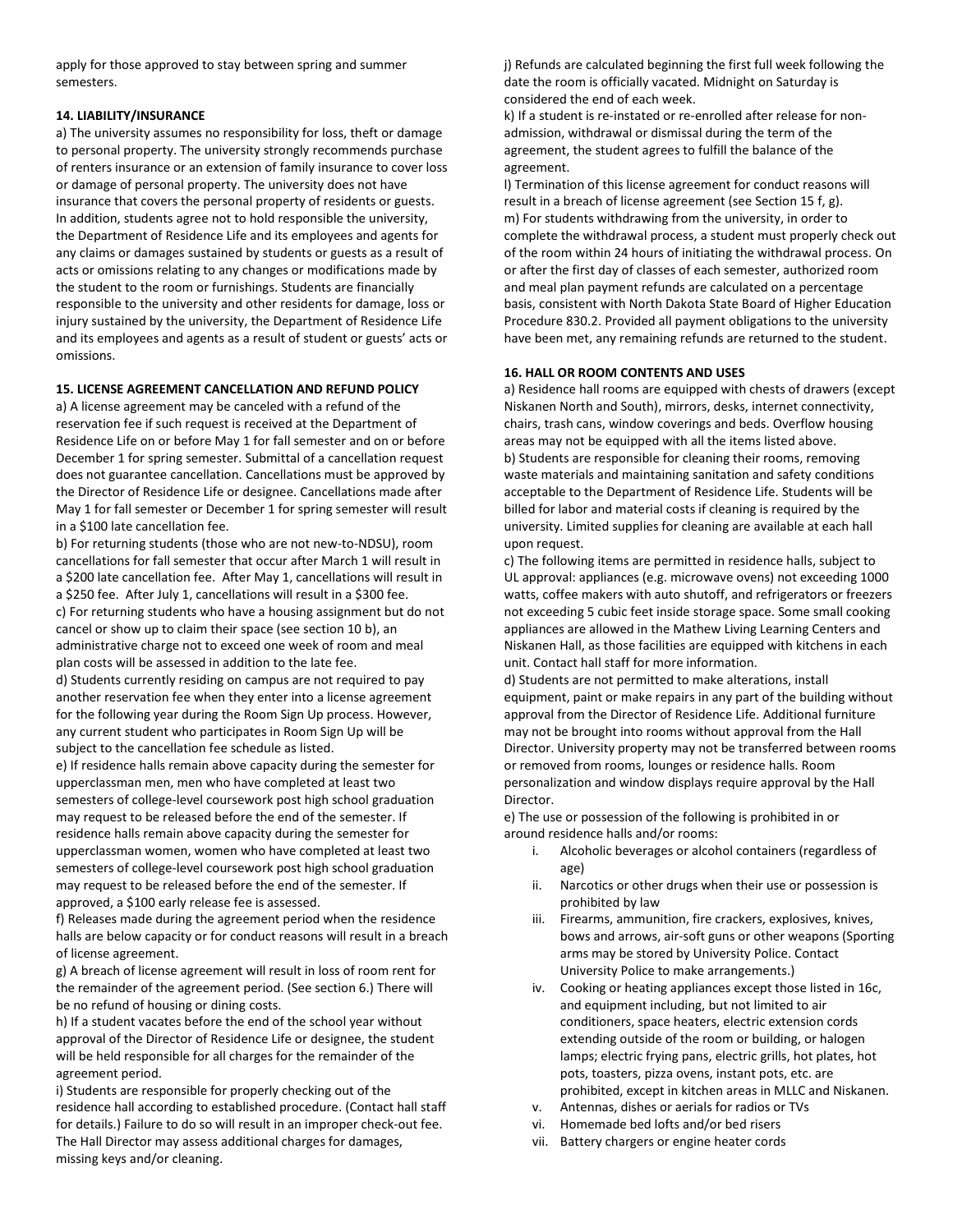- viii. Open fires, candles, incense, potpourri pots or halogen bulbs
- ix. Large weightlifting or exercise equipment
- x. Pets (other than fish in a tank no larger than 10 gallons)
- xi. Couches, sectionals, futons, or other seating furniture designed for more than one person
- xii. Other items deemed inappropriate by Residence Life staff

f) Pictures or other wall hangings should be suspended only from moldboards or picture rails, or otherwise hung in such a way as to avoid wall discoloration or damage. Students will be charged for damaged walls and ceilings.

g) Fire safety and sanitation requirements prohibit cooking within the residence hall room, except in Niskanen Hall and MLLC. Limited kitchenette space is specifically designed for light snacks. Residents must clean kitchenettes. All food must be kept in closed containers. h) No motor vehicles may be used or stored in the residence halls. This includes, but is not limited to, electric or gas powered scooters and hoverboards.

i) No person or organization, whether or not affiliated with the university, may advertise, sell, conduct a business or raise funds in the residence halls without registering and receiving permission from the Department of Residence Life. No person may use the words "NDSU" or "North Dakota State University," or any derivative thereof, in any address or in any other way associate such terms with any personal business, such as, but not limited to, on business cards or stationery, although persons may use their post office box number.

i) Students must receive merchandise from vendors at the main entrance or main lobby of the residence hall. No vendor is permitted beyond this common area.

k) Gambling, including Internet gambling, is prohibited by law.

### **17. SERVICES**

a) Washers and dryers are furnished in the residence halls. b) Mail service is provided to each residence hall, except on weekends, holidays and breaks. Packages will have a centralized pickup location.

c) A leasing program for refrigerators, microwaves and lofts is available to on-campus students through a designated third party vendor, pending successful contract negotiations with the provider. d) Internet connectivity – wired and/or wireless – is provided for residence hall students. Overflow spaces may not be equipped with data ports. NDSU does not guarantee a data port connection for each resident's computer and/or device. Connections are intended to be shared and are provided for academic purposes.

#### **18. SAFETY AND SECURITY**

a) Students are required to comply with safety and security procedures and may not tamper with locked doors or admit unauthorized people into residence halls. Persons setting off false fire alarms, tampering with or removing firefighting equipment or vandalizing or disrupting elevator service are subject to disciplinary action including termination of this license agreement and criminal action.

b) Residents and guests must leave the building by the designated exit whenever the fire alarm sounds. Windows and doors should be closed and lights should be left on.

c) Each resident is issued a room key and/or security card access. When outside doors are locked, access is limited to residents and their authorized guests. University keys are the property of the university and may not be duplicated. A student's keys or access card may not be loaned to others. Room key loss requires a cylinder change and issuance of new keys. The student will be assessed replacement costs.

#### **19. STANDARD REGULATIONS AND EXPECTATIONS**

a) Students are expected to know and abide by the terms and conditions of this agreement, rules and regulations specified in NDSU Policy 601 (Rights and Responsibilities of Community: A Code of Student Conduct), and policies and procedures listed in the Residence Life Handbook. Violation of these rules or other inappropriate conduct is handled through the disciplinary process of the residence halls and/or the university and may result in termination of this license agreement.

b) Roommates and suitemates must complete a Roommate Success Plan as provided by Residence Life staff.

c) No student may create excessive noise, disturb or infringe on the rights of others, harass, haze or in any way lessen the educational effectiveness of the university. This includes behavior that attempts to force a roommate to move out of the room and/or attempts to prevent a new roommate from moving into the room.

d) Students are responsible for checking and recording the condition of their room upon check-in. A signature on the room condition form is confirmation of the room condition at check-in. The Hall Director may make a final inspection of the room and may adjust the damage assessment as necessary. Roommates are encouraged to discuss damages with each other and take responsibility for their respective charges before check-out. The last roommate to check out is responsible for the remaining unclaimed damages.

e) Students are responsible for damage and loss to residence hall property resulting from negligence or misuse. When responsibility within a room cannot be determined, all roommates will be jointly responsible. Willful damage shall be cause for disciplinary action, which can result in dismissal from the university.

f) After termination of this license, the Department of Residence Life can dispose of abandoned or unclaimed property held in storage for more than 30 days by way of public or private sale or can otherwise dispose of such property. The department can keep the proceeds. e) Students are required to pay non-refundable hall activity dues (maximum \$100). These are annual dues that are assessed and used by residence hall government. This charge will be on the university bill at the beginning of the first semester living on campus. Dues are non-refundable once the semester begins.

f) Students are responsible for information provided during hall/ floor meetings and community gatherings, materials posted in the halls, and items sent to students via email.

g) All residence halls are designated as non-smoking. Smoking is not permitted on campus. This includes, but is not limited to, pipes, cigars, cigarettes, e-cigarettes and vaporizers.

#### **20. SEARCH AND INSPECTION**

a) The right to inspect rooms without notice is reserved by the university for purposes of maintenance, cleaning, fire, personal safety and for purposes of administering provisions of this license agreement. The university will provide reasonable notice when possible. Such entry by the university shall not be regarded as a search but is separately agreed to and authorized by the student party to this agreement. Entry and search of rooms by university or law enforcement officials for the purpose of discovering violations of university regulations, local, state or federal law will be subject to the university policy expressed in NDSU Policy 601 (Rights and Responsibilities of Community: A Code of Student Conduct).

#### **21. TERMINATION OF LICENSE AGREEMENT BY UNIVERSITY**

a) This license agreement may be terminated by the university for student's violation of university and/or residence hall policies including, but not limited to, nonpayment of debt owed by student to the university, conduct violations (including, but not limited to, drug violations), or if the student is no longer enrolled as a student or has been suspended or expelled.